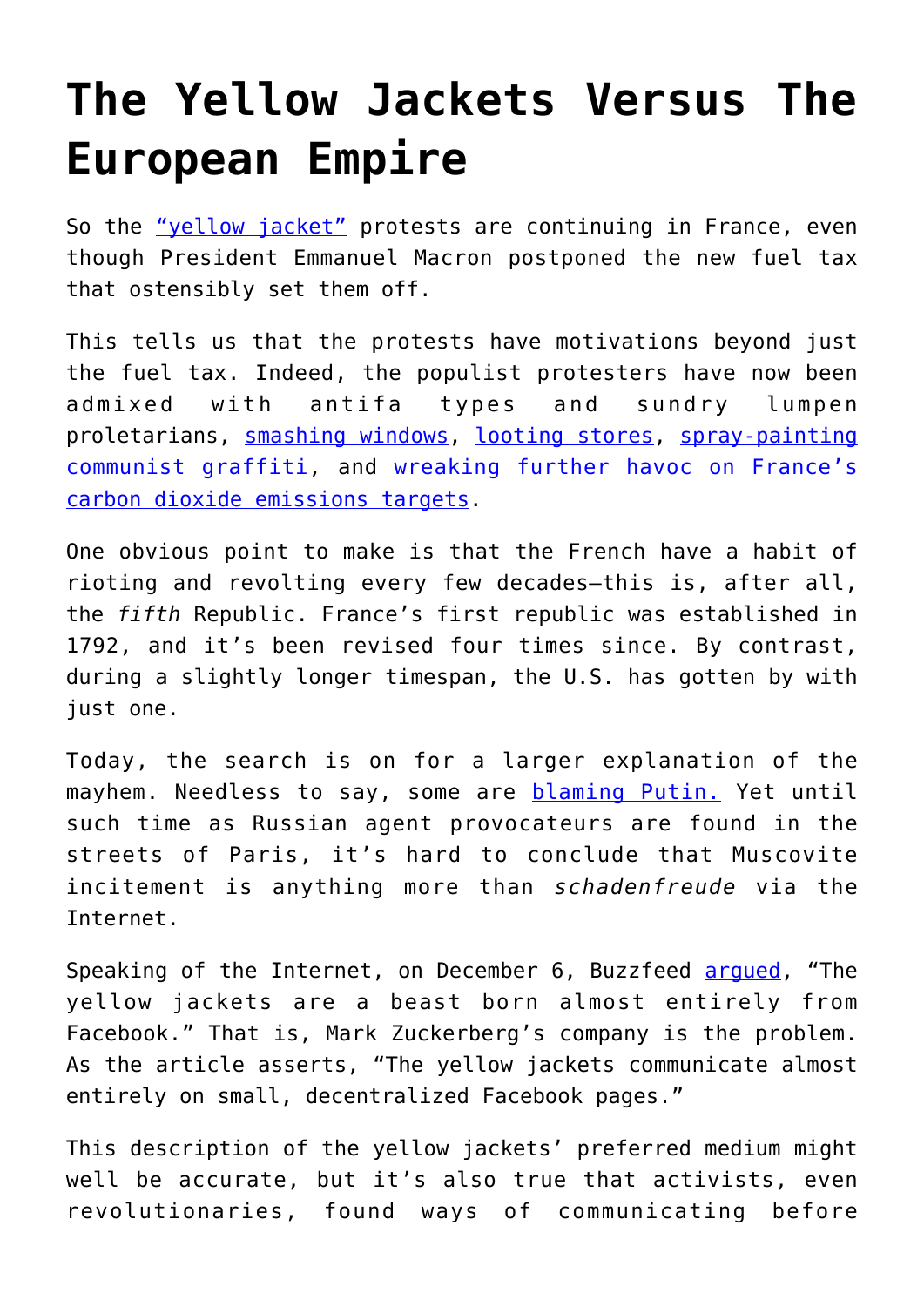electricity, to say nothing of social media.

Thus we must conclude that the key driver of the protests isn't an app but rather larger anger at the status quo. As [Bloomberg News](https://www.bloomberg.com/news/articles/2018-12-07/macron-s-defeat-in-paris-sounds-alarm-for-europe) noted briefly on December 7, an additional flashpoint has been "declining services in rural and smalltown France." *[Le Figaro](http://www.lefigaro.fr/vox/politique/2018/11/16/31001-20181116ARTFIG00374-les-gilets-jaunes-nouveaux-ploucs-emissaires.php?redirect_premium)* put the matter in much starker terms on November 16: "For a long time, peripheral France and its inhabitants have been immolated on the altar of globalization."

So now we're starting to see why the yellow jacket movement might have real legs. Indeed, back in April, commentator [Diana](https://www.globalresearch.ca/the-tragedy-of-the-cheminots-the-deep-meaning-of-the-french-railroad-strikes/5637103) [Johnstone](https://www.globalresearch.ca/the-tragedy-of-the-cheminots-the-deep-meaning-of-the-french-railroad-strikes/5637103) wrote with empathy about the plight of French railway workers, then confronted with the disassembly of France's public rail system—and of their way of life, as well as of life in the French countryside as a whole:

*Run as a public service, the national railroad used its benefits from lines with heavy traffic to finance those in more sparsely inhabited rural areas, this providing equal benefits to people wherever they live. That is on the way out. The destruction of public services hastens the desertification of the countryside and the growth of megacities. Hospitals in rural areas are being shut down, post offices closed. France's charming villages will die out with the last elderly inhabitants still clinging to them.*

Johnstone added that strong public infrastructure has been a central part of French life since the days of Colbert. Yet now, operating under the dictates of the European Union—as well as his own neoliberal ideology—Macron is pulling it all apart.

However, in the great tradition of reelection-hungry politicians, Macron, now beaten down to a 23 percent approval rating, shows us that he is always, well, *flexible*. On Monday, [he went on nationwide TV](https://www.france24.com/en/20181210-macron-france-tax-cuts-raise-wages-speech-yellow-vest-unrest) and announced that he was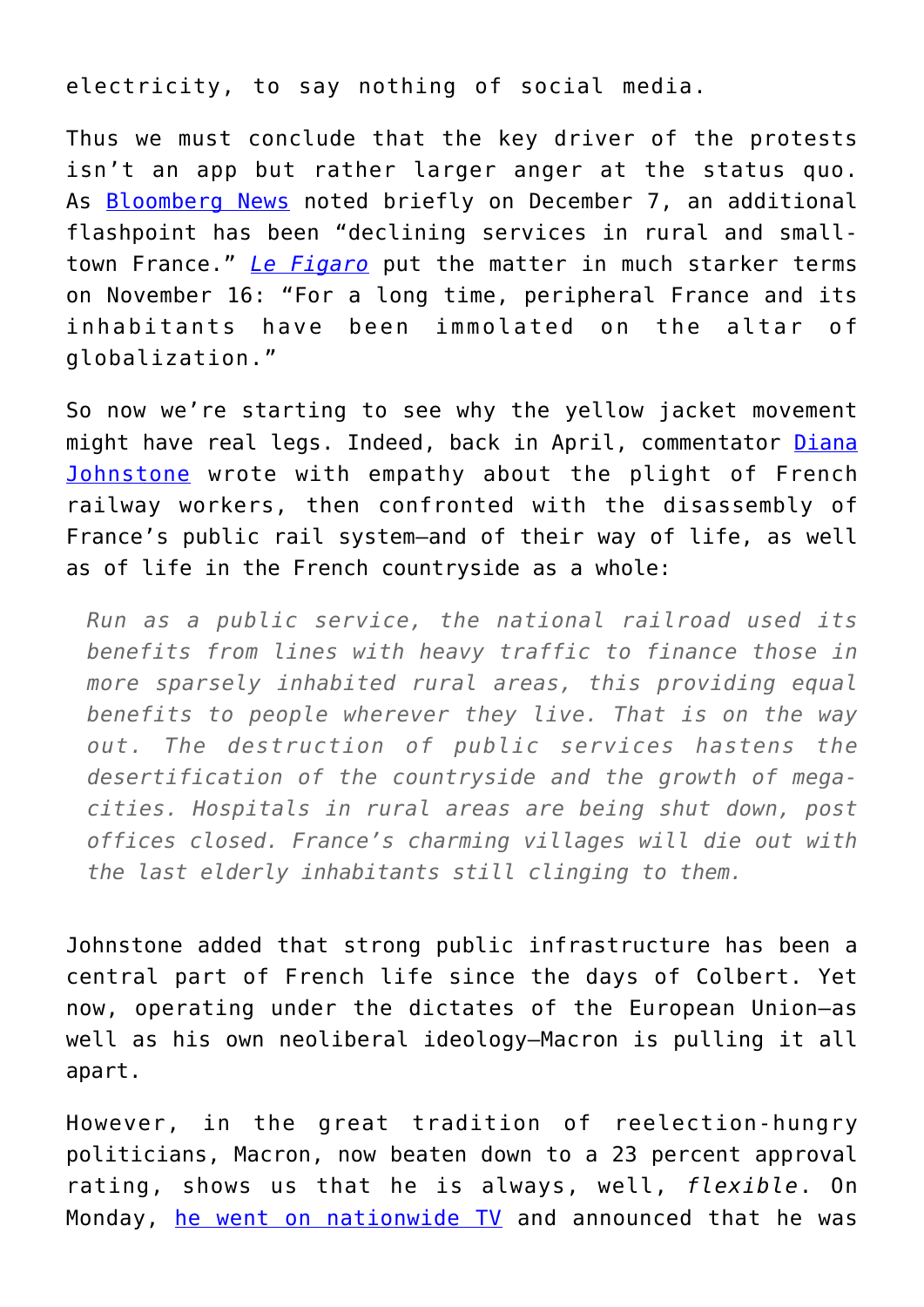raising the minimum wage and implementing other changes. "We want a France where one can live in dignity through one's work and on this we have gone too slowly," he said. "Maybe I gave the impression that I didn't care," he [added](https://townhall.com/tipsheet/cortneyobrien/2018/12/10/macron-speech-n2537251?utm_source=thdailypm&utm_medium=email&utm_campaign=nl_pm&newsletterad=&bcid=2997a307f858778a5746166991228508&recip=23255075), assuring citizens that he "believes in this country that I love."

So we can see: not only is Macron capable of postponing—and, let's face it, most likely canceling—the hated fuel tax, thus weakening his green credentials; he's also capable of playing the nationalism card—"this country that I love"—thus weakening his Europhile credentials.

Yet even so, the yellow jackets—admittedly an amorphous group—seem to have rejected Macron's bid for reconciliation. That's not the last word, of course, on Macron's fate; after all, he has a set term in office until 2022. Still, the next four years of his presidency are looking to be a long and difficult slog.

In addition, the December 11 terrorist attacks in Strasbourg, which left three dead and a dozen wounded, seem to have been perpetrated by a [North African Islamist cell,](https://www.foxnews.com/world/france-hunts-terror-suspect-who-attacked-christmas-market) thus undermining yet another element of Macron's globalist agenda, namely an accommodating attitude toward immigration.

In the meantime, as yellow jacket-ish [protests spread to](https://www.dailymail.co.uk/news/article-6474065/Hundreds-yellow-vest-protesters-detained-Paris.html) [Brussels and Amsterdam,](https://www.dailymail.co.uk/news/article-6474065/Hundreds-yellow-vest-protesters-detained-Paris.html) we might view these disturbances as all being connected to the peaceful populist wave that has washed over Europe in recent years, from Britain to Italy to Austria to Hungary to Sweden.

So yes, perhaps we should consider the tumult in France as just a window into the nature—and fate—of the European Union. And that's fitting for Macron, in an ironic way, because he has avidly promoted himself as the champion of a [United States](https://www.washingtonpost.com/world/europe/while-commemorating-wwi-macron-auditions-to-be-the-leader-of-europe/2018/11/09/153ce5ba-e1ec-11e8-ba30-a7ded04d8fac_story.html?utm_term=.3ffbf38ed423) [of Europe.](https://www.washingtonpost.com/world/europe/while-commemorating-wwi-macron-auditions-to-be-the-leader-of-europe/2018/11/09/153ce5ba-e1ec-11e8-ba30-a7ded04d8fac_story.html?utm_term=.3ffbf38ed423)

In fact, from the beginning, the EU set itself up as an efficient collective enterprise—the very thing that Macron, a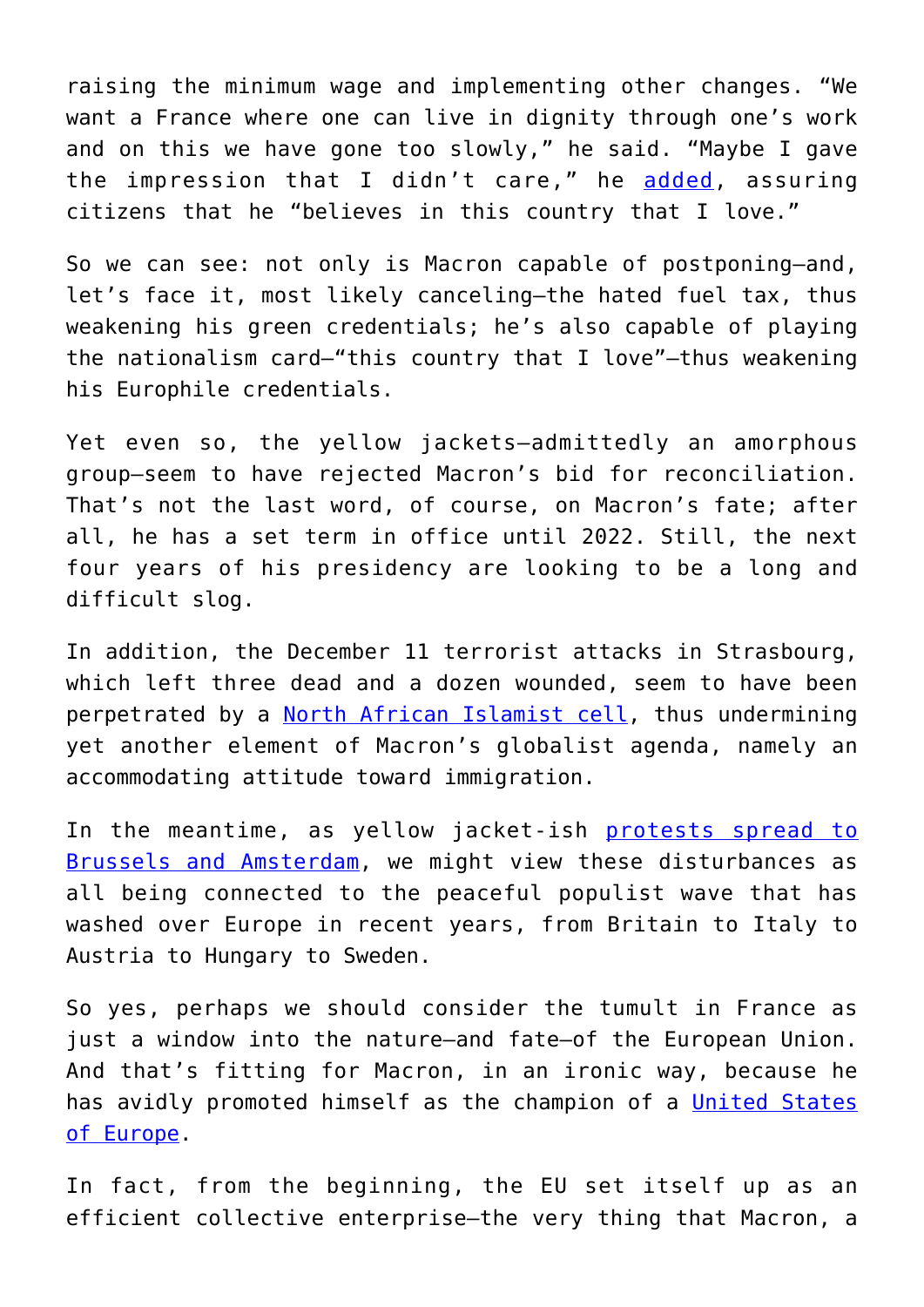onetime investment banker, would love. It was to be, in other words, a consciously rationalistic and capitalistic entity in the manner of Locke and Rousseau. Thus the 28 member-states agreed to put aside their national and ethnic differences in favor of the new technocratic empire.

There was just one problem: nobody asked the people of Europe. Oh sure, at one time or another, officials in countries won an electoral mandate for bits and pieces of the "EU project." Yet as everyone knows, the Eurocrats—clustered in Brussels, never elected to anything—went far beyond any mandate, taking the EU to dizzying heights of non-accountability. That's why the words ["democracy deficit"](https://en.wikipedia.org/wiki/Democratic_deficit_in_the_European_Union) are so commonplace. And that's why the 28 members of the EU might soon be 27, if the UK follows through on Brexit—though admittedly, that's a [muddled](https://www.theamericanconservative.com/articles/remexit-the-european-unions-plan-to-muddle-through/) [situation](https://www.theamericanconservative.com/articles/remexit-the-european-unions-plan-to-muddle-through/). (Note to the EU: would you really be happier with a disgruntled England still *in*? Careful what you wish for!)

Most governments in Europe—including the right-wing regimes in the east—are happy enough to remain in the EU, if only because guilt-ridden Germans are happy to pay them to stay. That opens up the prospect of a social cleavage within each member country. On the one hand, in their marble palaces, the heads of state are precisely calculating their fiscal flows, while on the other hand, down in the streets, the populists, left out of the calculations, are angrily throwing rocks. (Here at *TAC,* [this author](https://www.theamericanconservative.com/articles/is-poland-in-the-grip-of-a-burkean-battle/) has written about this odd bifurcation in the case of Poland.)

It's hard to see how this situation can remain stable. Indeed, in thinking about the EU, one hearkens back to a past attempt to ignore pulsating popular passions, namely the Congress of Vienna in 1814. During that famous post-Napoleonic conclave, the crowned heads of Europe convened in an effort to reimpose royal order. That is, they jointly resolved to pretend that the republican nationalism of the previous quarter-century was just a passing fad. As a result, regimes were planted on top of peoples without regard to national sentiment—a 19th-century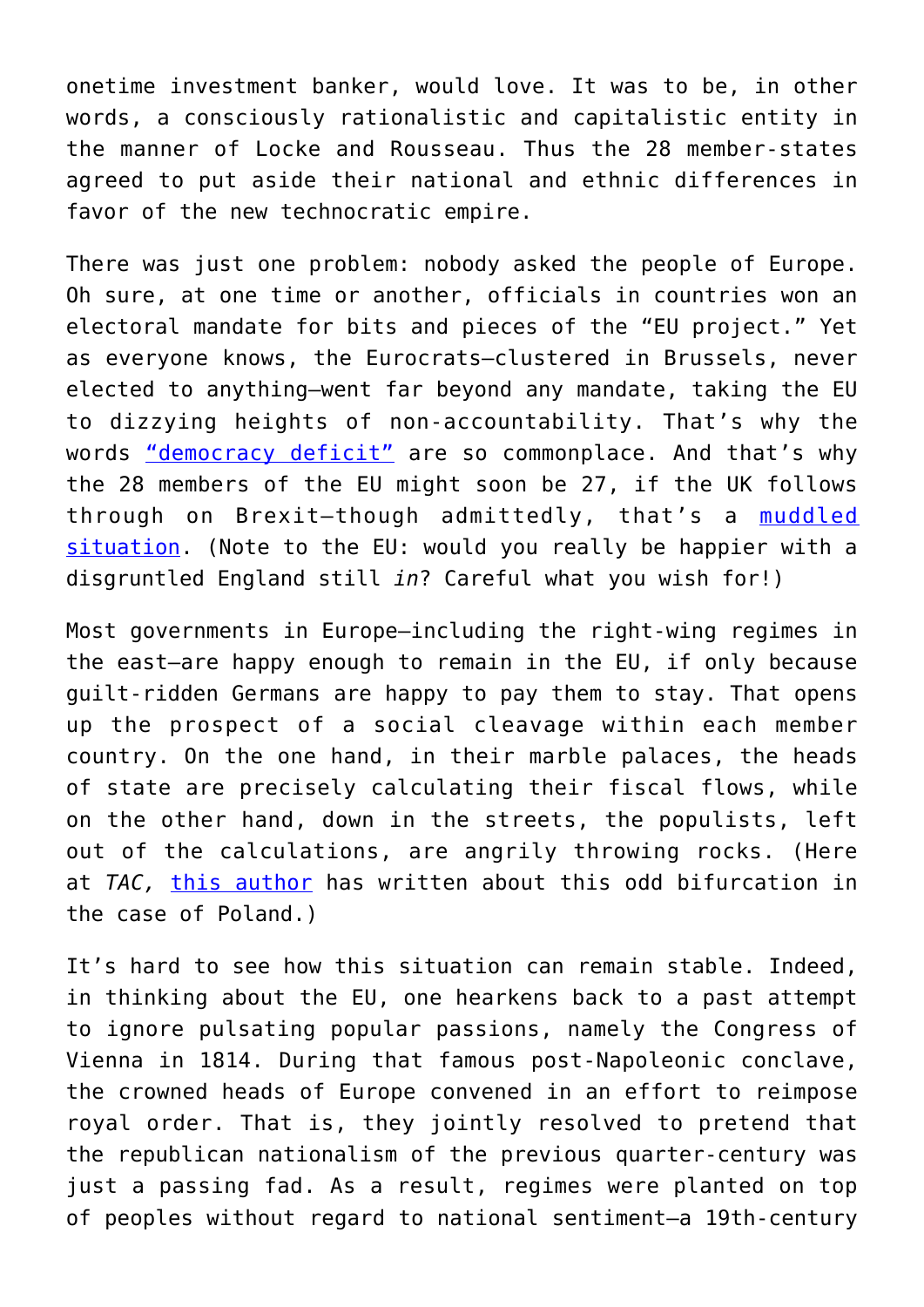anticipation of the EU's 21st-century democracy deficit.

Not surprisingly, Vienna's hoped-for "Concert of Europe" failed to last for long. Within two decades, the Belgians, Poles, and Spanish rose up. The Belgians gained their independence, while the others were crushed—and as a result they seethed. (Also during that period, the Greeks successfully rebelled against the Ottoman Turks.)

Then came the continent-wide revolts of 1848, which proved that the ancient regimes were, in fact, obsolescent. The governments that survived had to retool themselves, oftentimes deliberately stoking ethnic passions, both internal and external, as part of their survival strategy.

Thus, Europe was carried towards a new and scary destination: continent-wide war.

Indeed, in the wake of World War I, British diplomat-turnedacademic [C.K. Webster](https://archive.org/details/congressofvienna00webs) argued that the basic mistake of the Congress of Vienna was "the discouragement of the idea of self-government." Webster continued, "It was this policy, that made the subsequent national movements take strange paths, instead of being an expression of the people's desires."

Of all the regimes forcing populist movements to take strange paths, perhaps the strangest and most cynical was the one in Vienna. The Habsburg Empire—after 1848, the Austro-Hungarian Empire—proved to be a continuing concerto of ethnic manipulation, combined, of course, with faltering collective power. As such, Austria-Hungary stands as a particularly eerie prefiguring of today's European Union.

Still, as [sage observers](https://www.theamericanconservative.com/articles/brexit-pits-the-british-against-charlemagne-2-0/) have argued, the dream of a united Europe will always endure, at least in the minds of would-be Charlemagnes. Of course, such an imperium requires a fist—the more mailed, the better.

So as with the fate of Macron's government in France, the